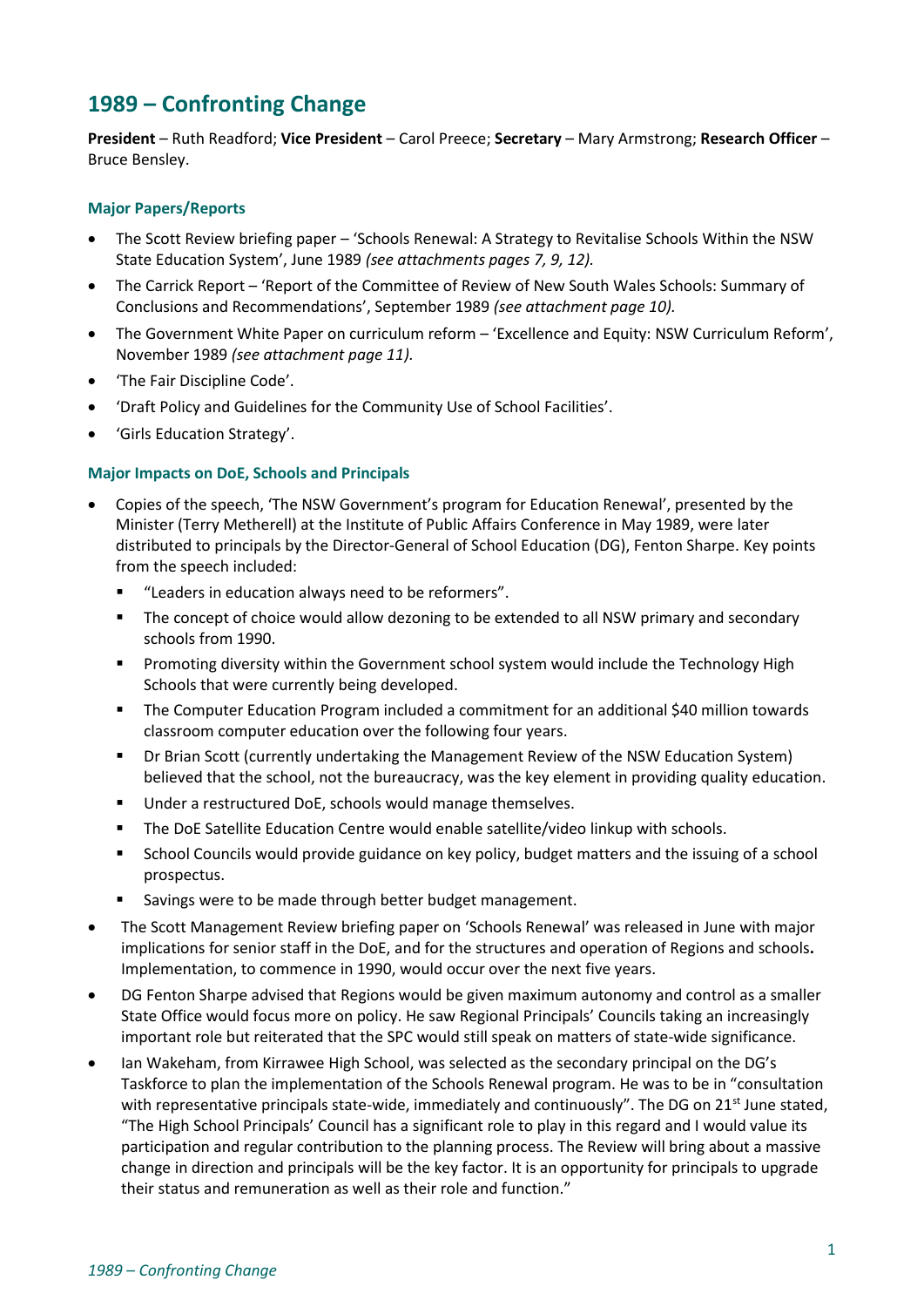• The Council was advised that while dezoning would mean an increased workload for schools in August/September each year, this would be offset by more definite information on their Year 7 intake being available earlier than ever before. It should also put an end to the need for additional classes in the new year or the collapse of timetabled classes and reallocation of students. How many students might opt for non-local placement was an unknown. The proximity and friendliness of the local school would continue to be an attraction to most students – technology and selective high schools notwithstanding.

# **Council Matters**

- In a letter to all Regional Presidents, Management Committee representatives and members of the Executive at the end of 1988, President Ruth Readford thanked all for their confidence in her to represent them in negotiations with the Minister and DG. She spoke of a breakthrough, in that the Minister had invited principal comments on the draft 'Fair Discipline Code', and she asked principals to submit appropriate comment by the end of the year. However, she requested those already involved in the preparation of Council's submission to the Carrick Committee to concentrate on that first. As a result of the Council's submissions the draft Fair Discipline Code was significantly altered.
- 190 principals attended Annual Conference at the Panthers Club, Penrith. The topics discussed included the effective deployment of ancillary staff, staff development and the Leading Teacher, the Staying On program, the Fair Discipline Code, the Needy Students Assistance Scheme, comparative assessment, and pupil retention and the new curriculum. Dr Brian Scott spoke to the Conference on Schools Renewal.
- At Annual Conference the following resolutions were passed unanimously:
	- Council believes that the Board, as presently constituted, has functioned effectively and cohesively. The present system of using representatives of different interest groups has greater advantages in terms of balanced debate, appropriate consultation, and meaningful communication than the structure suggested on p.22 of the Scott Report.
	- That the Council welcomes the process of trialling and consultation in the Scott Report and requests a clear definition of the role this Council is to play in this process.
	- That the Council discontinue the practice of presenting awards to the first four students in government schools in the HSC. Regional Councils were urged to present awards to outstanding students and to publicise these presentations.
	- **That the Council amend its constitution to change its name from the 'NSW Council of High School Principals' to the 'NSW Secondary Principals' Council'.**
- Later that year the Constitution was also changed to include two vice-presidents and restrict the term of the President to a maximum period of two years (this was at the suggestion of the current President, Ruth Readford).
- Global budgeting had been introduced as a pilot program. One school estimated that \$60,000 would be allocated for relief but only received \$40,000, as it had previously recorded below-average use of relief. The allocations had been made on the record of provided relief, not required relief.
- The Council was represented at two national conferences:
	- **National Testing and Assessment**
	- Pathways to Reform.
- Funds were made available through Services Directorate for groups of principals to carry out investigative research or draft major papers for the Council, including:
	- 'Leading Teachers: The background of candidates, assistance to applicants, selection processes and possible future roles' (led by North Coast Region)
	- 'The analysis of the Scott Review' (led by Council Research Officer, Bruce Bensley)
	- The curriculum for Years 7-10' (coordinated by SPC President Mary Armstrong, who was also one of the two SPC representatives on the Board of Secondary Education)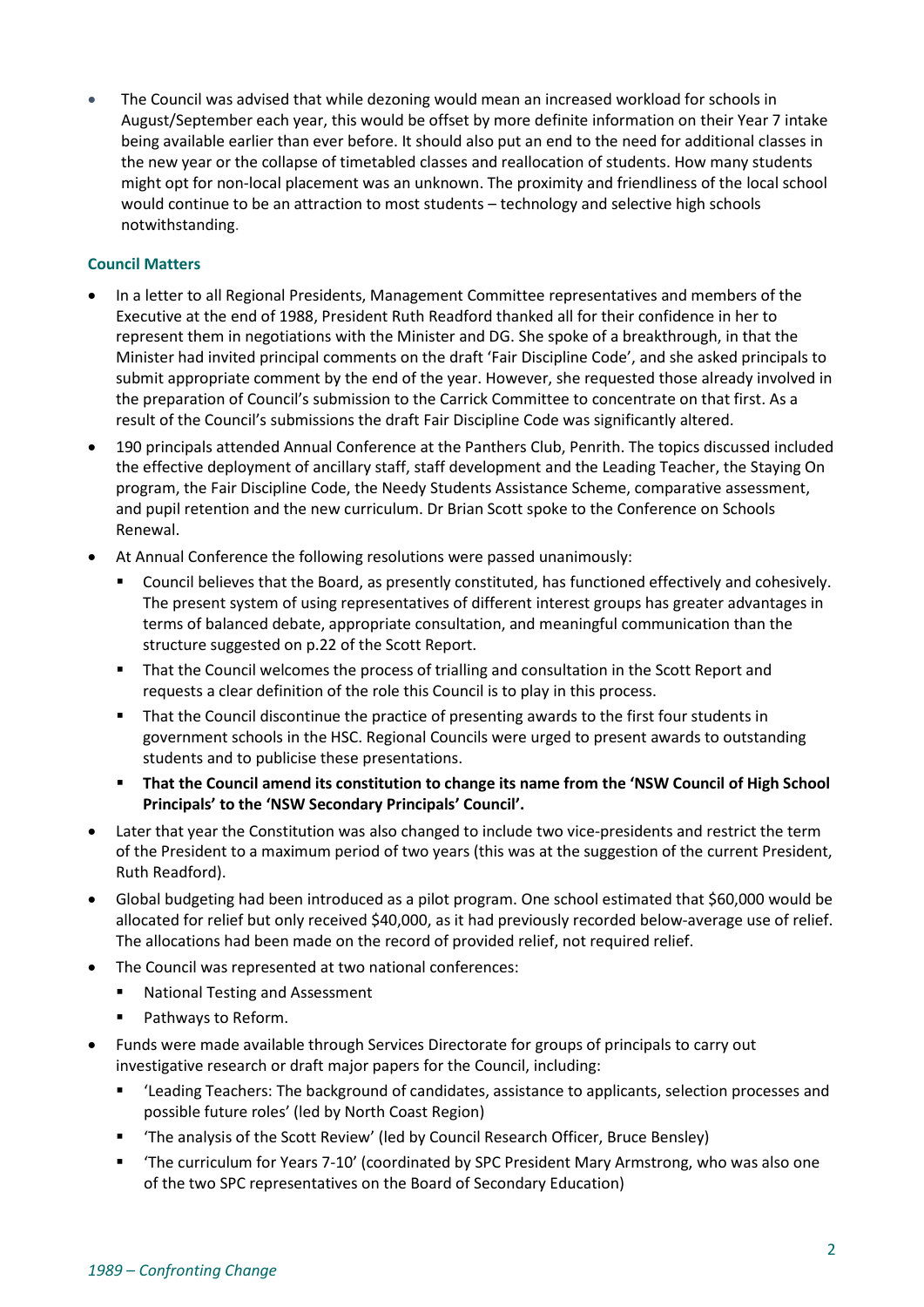■ The curriculum for Years 11-12' (coordinated by Keith Ison, who was the other SPC representative on the Board of Secondary Education).

# **Relationships with the Department**

- The proposed \$3.5 million cut by Minister Metherell to DoE positions was extended to \$5 million with most seconded staff being sent back to schools. Bridge Street Head Office was to be vacated by February 1990 and a small central executive was to be developed in Market Street for 200-250 people including the Minister, his staff, The Ministry and DoE Executive.
- The Council told DDG Brian Gillett it was pleased with the positive steps that had been taken to assist comparative assessment candidates in their preparation for interview, and for principals and inspectors in the execution of their related responsibilities. These procedures would produce greater consistency and the Council's involvement in the preparation of the course on 'Report Writing' had been profitable and appreciated.

The listed criteria to be used by assessment panels provided valuable guidance. Whilst principals accepted the additional work implicit in the new procedures as part of the changing pattern of responsibility and accountability, they wanted it understood that they operated within a particularly sensitive framework of human relationships, relevant to both the individual teachers concerned and the ongoing management of the school.

- The Council was advised that the twenty designated Technology High Schools, to commence in 1990, would remain community-based and meet Board requirements with a particular emphasis on aspects of technology. They would have extensive links with TAFE and with local industry, with additional equipment and funding, hopefully provided by industry. The DoE was looking at providing increased numbers of specialist learning spaces for Year 8, 9 and 10 students, including an electronics laboratory and a design laboratory at each school.
- Late in 1989 DoE conducted awareness raising courses for principals on:
	- Organisational Restructuring
	- School Renewal Planning
	- Performance Appraisal.
- Senior Executive Service positions (including Cluster Directors and Regional executive) attracted over 1000 applicants with each applying on average for 10 different positions, whilst at the same time Dr Scott and the DG were still refining the role of the Cluster Director.

## **Changes to School Organisation**

• The Needy Students Scheme –

A Needy Students Scheme was to be introduced to replace bursaries, with small school committees being introduced to assess student need. Principals from low socioeconomic areas expressed concern that this could adversely affect relationships between schools/parents/students and put strain on the school's administrative resources. The DoE accepted the Council's proposal to change 'The Needy Students Scheme' to 'The Student Support Scheme'.

- The Computer Education Program
	- The \$40 million now allocated over four years to this program would complement the \$12 million allocated previously.
	- Some money would be set aside to develop software and training, to place an additional consultant in each Region to encourage professional development, and to provide guidance to schools on how to spend their money in this area.
	- The Computer Education Unit would have limited capacity after having a \$5 million cut. The \$2 million previously going to Regions was to go to schools, and moneys earmarked for schools to use in specific ways was to be freed up for school-determined needs.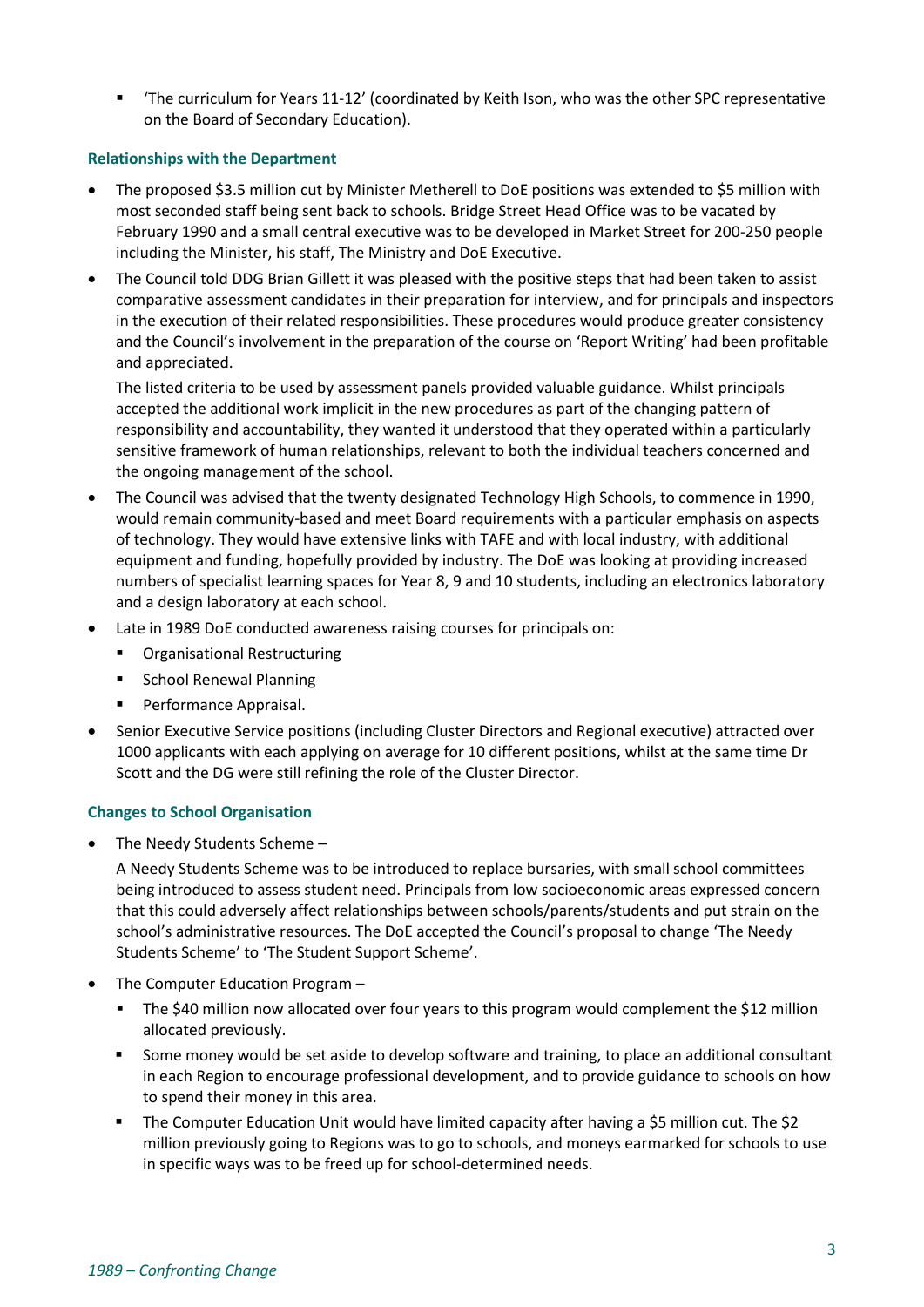- Secondary schools would get a school computer co-ordinator plus 0.2 allowance to assist with computer education. For the first time schools would be able to take this as cash to meet their own priorities, as there were significant funds in the program for the development of school coordinators.
- There would be an upgrading of computer rooms in some schools as decision making about significant maintenance was being devolved to schools.
- Schools would be offered a series of computer learning packages (at cost) for teachers, but principals could decide whether to utilise these courses or bring in outside expertise.
- School Councils
	- **•** The Council made a submission to ADG Dr Terry Burke on suggested amendments to the guidelines on 'Community Use of School Facilities'.
	- Eighteen principals, from across the State, participated in an initial course on establishing School Councils.
	- The SPC expressed concern to the DG that it was premature to conduct these courses whilst the guidelines on School Councils were being reviewed.
- Staffing
	- The Council was advised that the money provided by Treasury for casual relief would be divided up between schools on a per-capita basis and any left at the end of the year would be available for the school to use for other purposes.
	- **•** The Council was also advised that most principal appointments should be finalised by August 21. When vacancies occurred in selective high schools, technology high schools, schools with high Aboriginal enrolments, disadvantaged schools and one school in each Region identified as having specific management needs, the Regional Director would seek applicants for the principal's position, the appointment would be managed locally, and it may take longer to fill these positions.
- Ancillary staffing –

Council Treasurer Brian Loader appeared as a principal witness before Justice Macken in the Industrial Commission, and again when the matter came to the Full Bench. Council's ongoing concerns included:

- The increase in workload due to new roll marking procedures and the sending out of an absentee note after two days.
- Restoration of the right of the principal to decide on the composition of ancillary staff.
- The ancillary staff formula should consider not only student enrolments but the school's grounds, the age of buildings and the size of the teaching staff.
- The need to make provision for absences of less than six days.
- The problem of a lack of typing skills, as well as the low typing speed, required for employment.
- The role and salary of senior clerical assistants should be upgraded to accept some of the perceived roles of a bursar.
- The anomaly where boys' high schools effectively had an extra School Assistant, as other schools had to assign one position to Home Economics.

## **Industrial Issues**

- Memorandum 89/040-1: 'Procedures for the Use of Extras to cover Teacher Absences'
	- In the SPC History paper '1988 Tumultuous Times' there was reference to Justice Macken in the Industrial Commission who was not prepared to rule that the termination of the Meadowbank agreement was part of the 4% wage rise. However, he did say that "if the principal decides that a teacher should do a particular duty and the teacher, in his professional judgement, believed some other duty should be done, the teacher has the right to decide."
	- Memorandum 89/040-1 was issued late in 1998 without consultation with the Council. Because of its significance, the President asked the Met North Principals' Council in February 1989 to urgently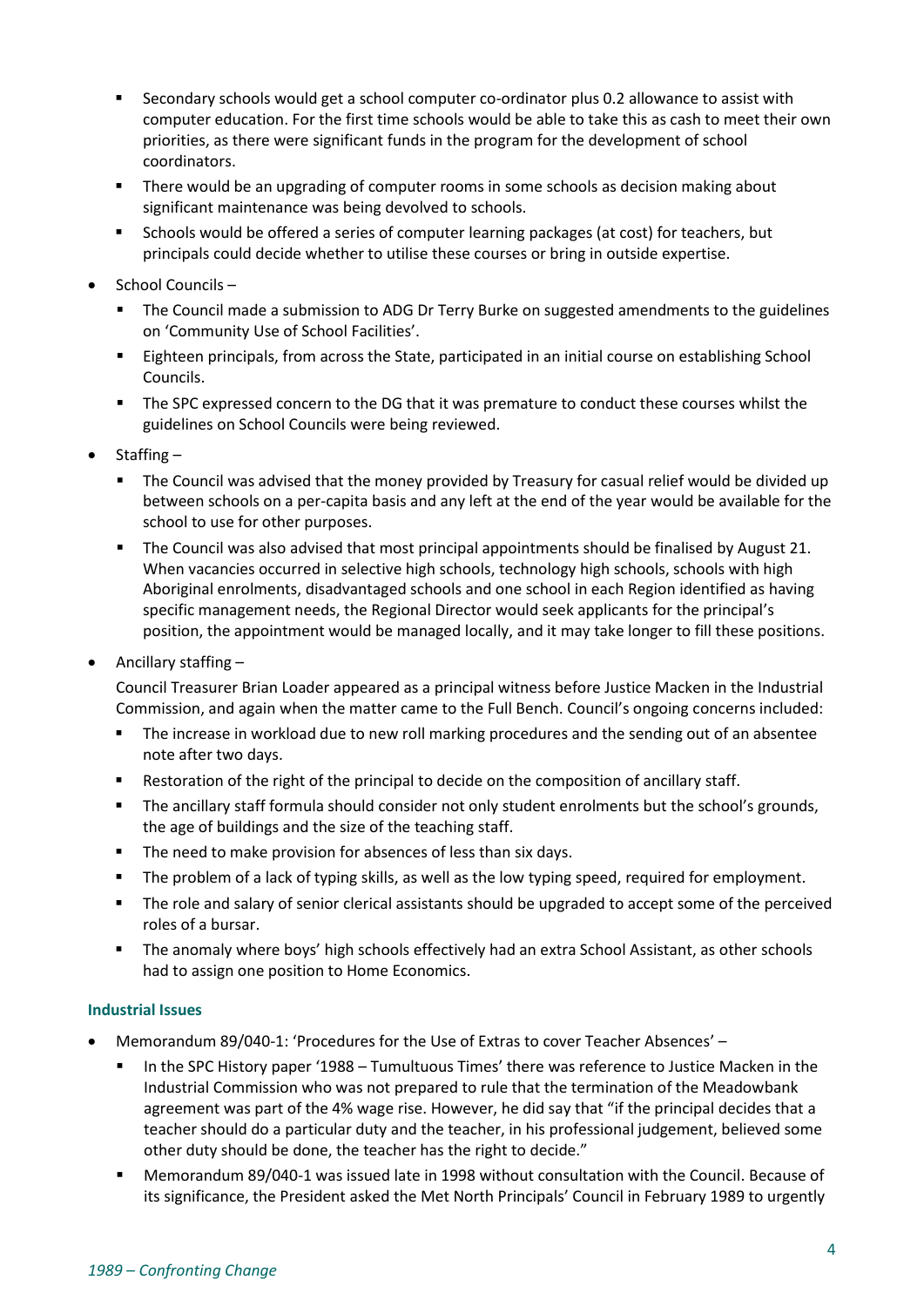review the memorandum and report back to the executive. In its report-back, Met North referred to the comments by Justice Macken and indicated that it found the memorandum and its interpretation by DoE was unworkable.

- The Council suggested that principals hold meetings with staff to convey both the contents of memorandum from the DG and the oral interpretation of it by Assistant Regional Directors. Considering the review by Met North Regional Council and its reference to the comments of Justice Macken, they should ask head teachers to have their staff detail the professional duties they perform during their non-face-to-face teaching periods.
- Subsequently, the Council advised the DG that pending discussion of the numerous practical issues involved, principals would not be able to implement the 'extras procedures' they had been directed to follow, as they could not adhere to the guidelines set down in the award judgement. If in the long run teachers agreed to take these extras, there should be no doubt some classes would have supervision but not teaching. The DG replied that while the Departmental requirement was that they were 'taught', he was prepared to withdraw the memorandum for further consultation so that it could be successfully implemented.
- Representatives of the Council pointed out to DoE that several teacher absences were departmentally generated, including compulsory field work, debating and CHS activities. Amongst ideas discussed were the possibility of pupil free days, compensatory days off, payment for extras or a financial grant to employ casual relief. The Council's preferred solution was in-built relief.
- **EXECT After discussions with the DoE and Teachers Federation, principals were advised that when extras** were being given, those refusing to sign the extras slip were to be told they were being taken off the payroll. They might be restored if they agreed to resume a full range of duties. Principals were advised that the reorganisation of duties (in lieu) was not to be considered an extra.
- Later in 1989 when considering the Meadowbank issue, the Industrial Commission determined that all teachers are required to teach 28 periods or their equivalent. This was a change to their teaching load which traditionally had been 27/28 periods (27 for one third of the staff, 28 for the others). The Judge went on to say, "It is reasonable, realistic and practical for teachers to teach periods where they would have otherwise had Year 12." The Commission determined that this had been part of the negotiations by the Federation for the 4% salary rise.
- Teachers Federation paper on teacher supervision
	- This paper suggested that Federation members refuse to allow principals into classrooms to observe their teaching, citing several examples that were causing concern. In response the DG wrote to the Teachers Federation explaining the circumstances of each case referred to in the paper.
	- The DG reminded principals to be courteous but said, "You are responsible for the school and may go into any part at any time for whatever purpose." The SPC asked the DG to issue a memo reinforcing the roles and responsibilities of the Principal as set out in the 'Managing the School' document.
	- The DG advised that DoE would support any principal who carried out normal teacher supervision, but when Council executive gave examples of principals denied access to a classroom, including a head teacher's report overriding the principal's report and a case where a principal was not allowed to speak during an interview which a District Inspector held with a teacher whose efficiency was being called into question, the DG agreed to follow those matters up.

## **The Board of Secondary Education**

- The introduction of a Science Reference Test was deferred to 1990.
- Schools were advised that students would now be able to change course levels within English and Maths during Year 11.
- The Board advised that HSC exam papers in Art would continue to be printed in black and white due to the cost of colour printing, but unseen artworks would be reproduced in colour on a separate A4 sheet.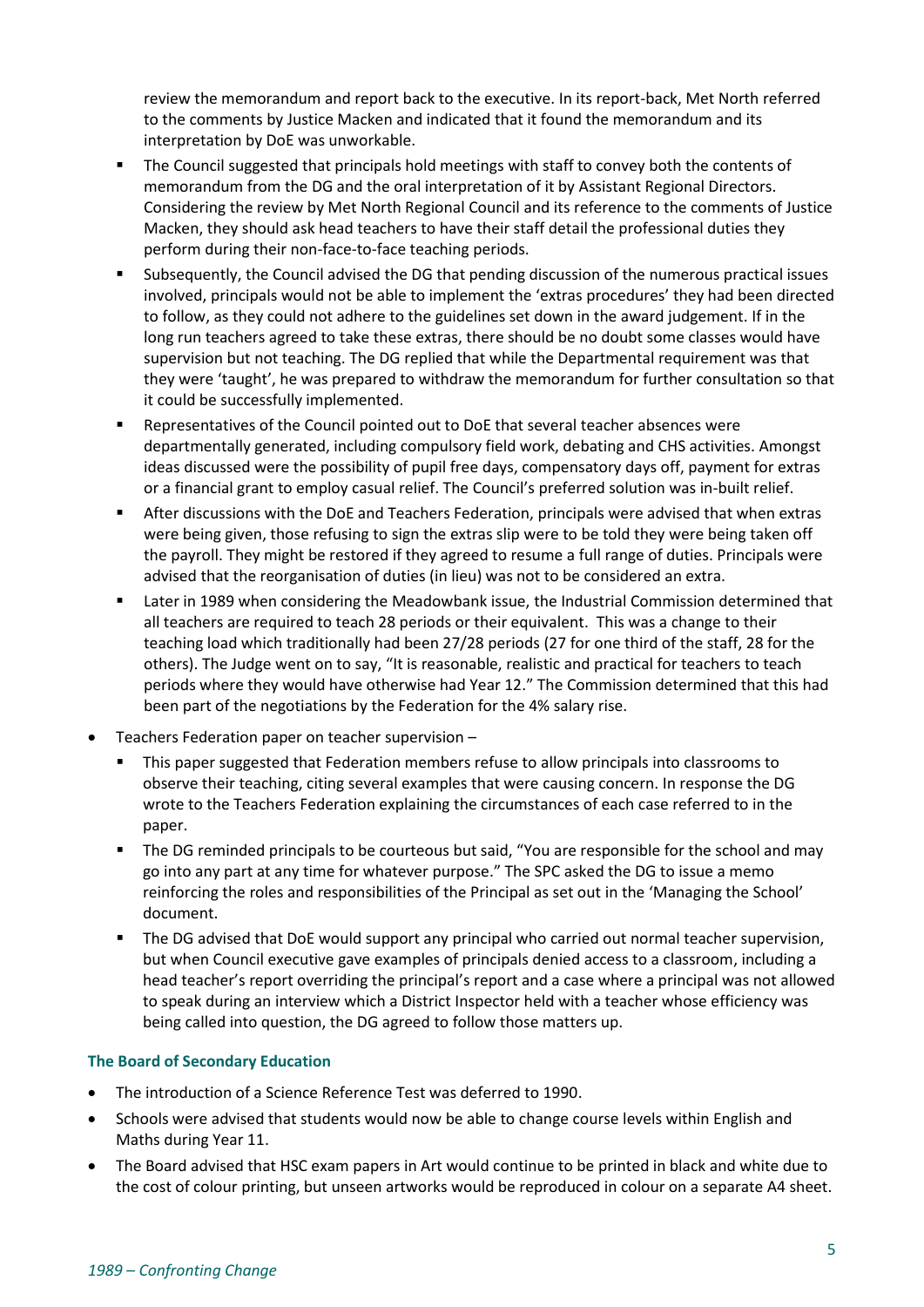- Syllabuses in Business Studies and Maths in Practice were approved, and Applied Science was renamed 'Science for Life'.
- The Board also advised that 3 Unit Society and Culture and 2 Unit Board Determined Joint Schools/TAFE courses would be introduced in 1990, and Drama and Dance syllabuses would be drawn up.

# **Other Matters**

- The DoE issued a draft policy and guidelines on 'Community Use of School Facilities'.
- The 'Girls Education Strategy', including the working party report from the EEO Unit into the 'Teaching Girls Strategy', was released for implementation in schools.
- The Government approved the introduction of fee-paying overseas students for government schools. Whilst some schools were nominated to accept these students, overseas students were also able to request placement at any school. Of the \$8000 fee, \$2000 would be passed on to the host school.

# *Please see below for these appendices:*

- ❖ *The Scott Management Review of the NSW education system – 'Schools Renewal: A Strategy to Revitalise Schools within the NSW State Education System', June 1989 (page 7)*
- ❖ *The Scott Review – Implications for principals (page 9)*
- ❖ *The Carrick Report – 'Report of the Committee of Review of New South Wales Schools: Summary of Conclusions and Recommendations', September 1989 (Chair: Sir John Carrick) (page 10)*
- ❖ *NSW secondary principals' responses to the NSW Government's curriculum reform discussion paper (page 11)*
- ❖ *'The role of the Principal within the current context of significant educational change' (page 12)*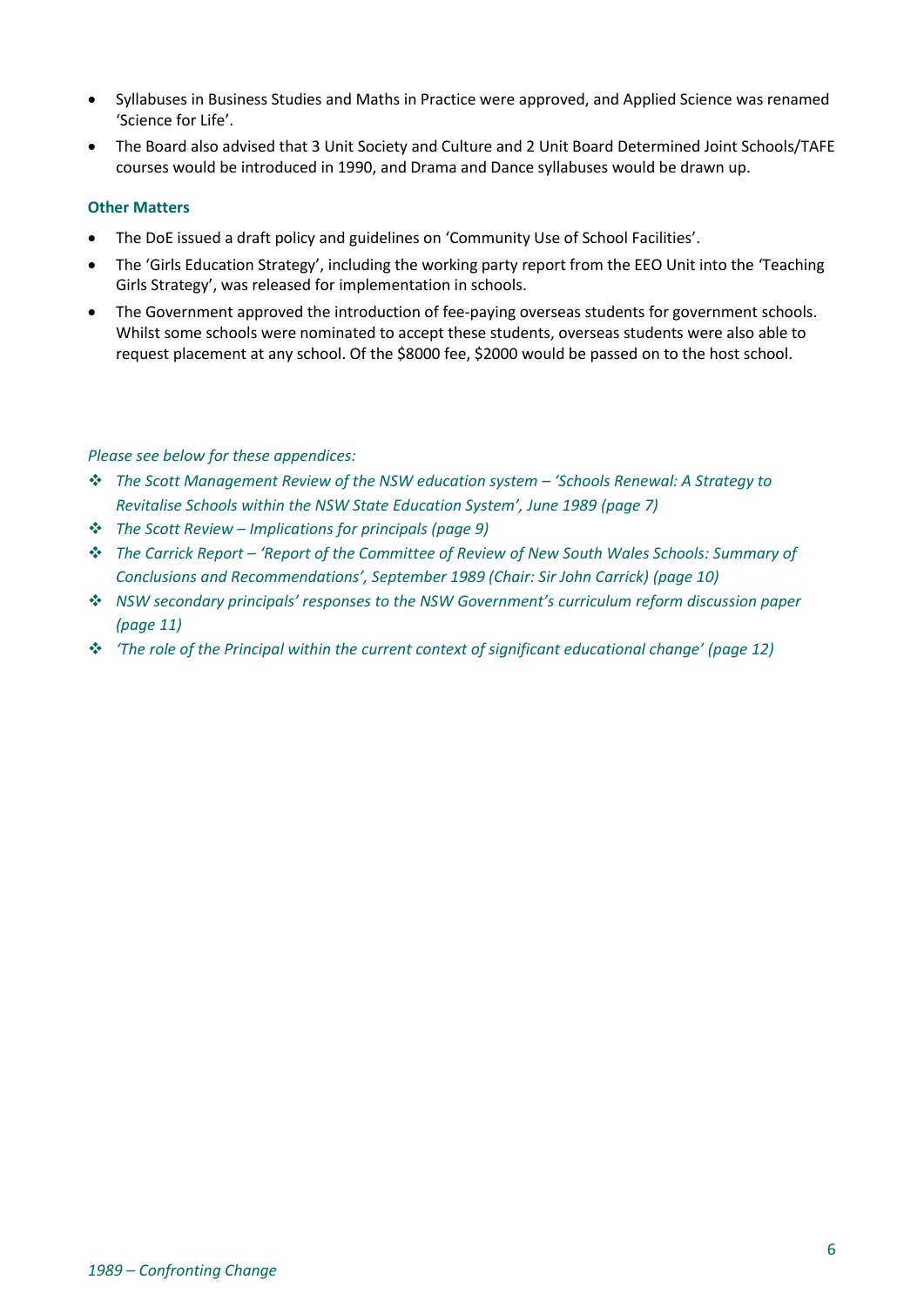# **The Scott Management Review of the NSW education system – 'Schools Renewal: A Strategy to Revitalise Schools within the NSW State Education System', June 1989**

*Summarised extracts from 'Interpreting the Restructuring of New South Wales School Education', a paper presented by R.J.S. 'Mac' Macpherson, Senior Lecturer, University of New England at the AARE Conference, Adelaide, 27 November – 2 December 1989.*

*This paper provides an overview of the historical background within which the management review of the NSW Education Portfolio was undertaken by Dr Brian Scott during 1988 and 1989, and the recommendations that followed.*

By 1988, the NSW Department of Education employed nearly 50,000 teachers and over 10,000 other employees. Bigger than BHP, it was the largest centralised education bureaucracy in the Western World, providing education services to an area of 8 million km<sup>2</sup>, with an annual budget of about A\$2.75 billion.

Policy making and implementation functions were concentrated in Head Office, in Bridge Street Sydney, and in 13 Functional Directorates that comprised 'the Centre'. The 2227 primary and secondary schools received direction and logistical support directly from 'the Centre' on personnel, equipment and curriculum.

This degree of centralisation led to complex inventory control and distribution systems for staffing, wage and salary payments and for professional development. Curriculum content was largely determined by central syllabus committees and curriculum development was functionally distanced from pedagogical development so that teachers were being seriously deskilled by this centralisation.

Scott's strategy had two key components – giving institutional managers the resources and responsibilities to manage, and giving teachers more direct access to professional legitimation, supportive leadership and rewards.

Scott did not come to the task with an empty mind, but with a network of corporate managerial understandings mediated by earlier major consultancies in education. These understandings informed his analysis of the many perspectives he encountered in the NSW education portfolio. He closely directed the year-long process of gathering, analysing and refining recommendations on new structures and practices.

In June 1989 his briefing paper on 'Schools Renewal' ('Schools Renewal: A Strategy to Revitalise Schools within the NSW State Education System') was released with 'basic objectives' to:

- achieve a world class administration delivering high quality education,
- achieve meaningful involvement by the community, parents and industry,
- upgrade teacher professionalism and build teacher esteem through better career opportunities, greater responsibility and skills development,
- place management emphasis on performance and outcomes to ensure efficiency and effectiveness, and
- employ strategic use of systems and technologies for education and management purposes.

The touchstone was that all future structures and practices had to be justified in terms of how they supported or improved schools.

The Report determined 'an effective school' as having the right leadership, the right teachers who are well managed and supported, and the right economics and resource allocation. By 'right leadership' it was meant that the school has the appropriate principal, and that the school executive is a cohesive and stable team. Teachers' skills should fit the needs and circumstances of the school, senior staff should have the time and capability to coach other teachers in professional development, and each teacher should use and adapt teaching kits supplied by the Department or professional associations.

Scott indicated that success of 'Schools Renewal' was dependent on:

- the Government committing to basic reform, and guaranteed funding for the reform package,
- the Department adopting a decentralised, school-centred approach to administration, both responsive and accountable at all levels, and
- parents and local school communities providing active and constructive support for children.

The greatest uncertainty for success was industrial relations, with concurrent turbulent wage negotiations being linked to an acceptance of productivity clauses derived from Scott's ideas.

*Continued on next page*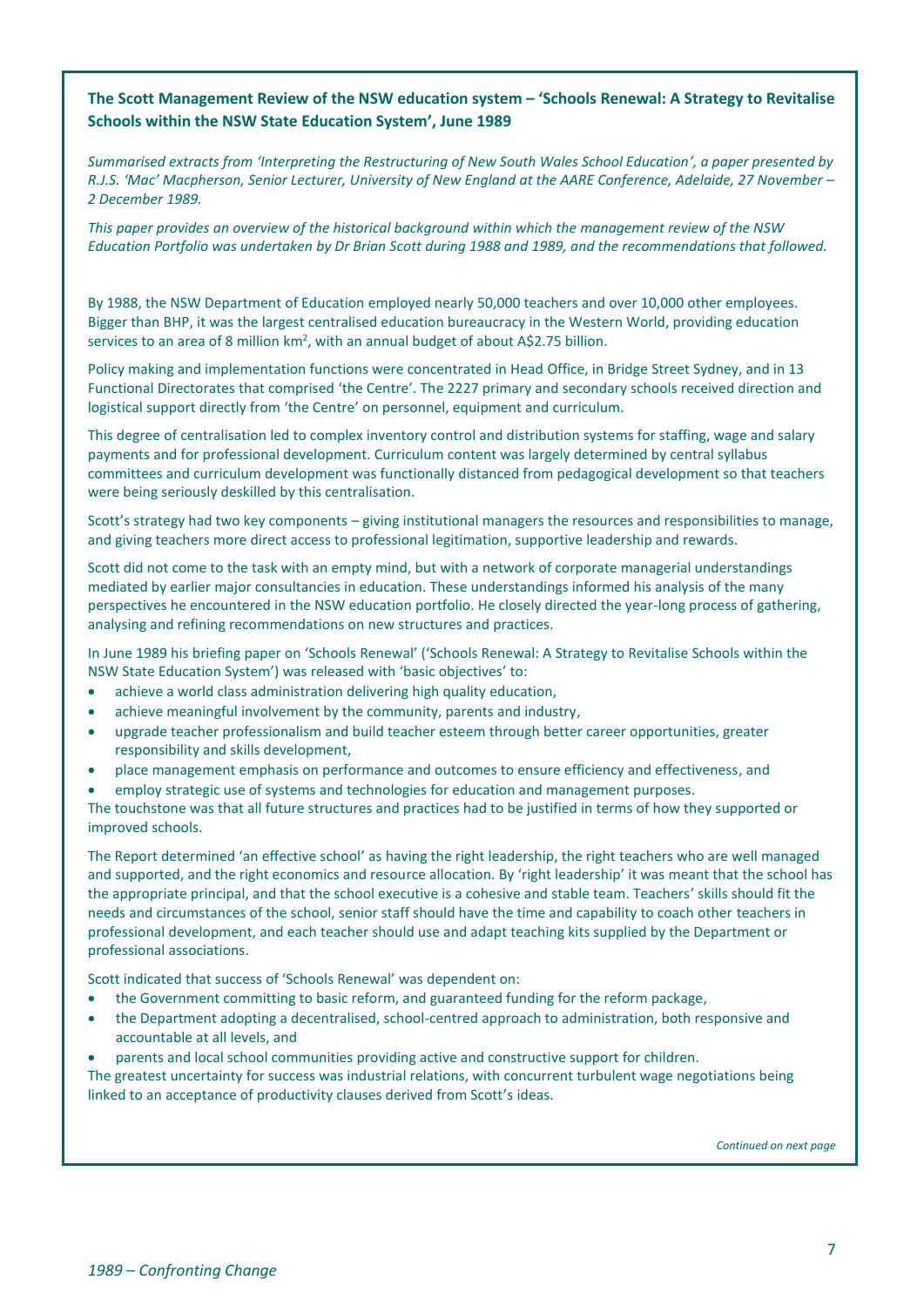Scott's key recommendations included:

- Sale of the historic Bridge Street building, to largely fund implementation of the recommendations.
- Relocation of Central Executive functions onto three sites: educational services at Ryde, human resources at North Sydney, and finance and administrative services at Parramatta.
- \$50 million earmarked for retraining to boost professionalism and management services.
- All posts above the principalship to be nationally advertised, appointments made on merit, and appeals only to be heard on the grounds of due process.
- Reallocation of responsibilities in a new 'down-side up' organisation (Scott, 1989a, p.7). This new school support structure was designed so that schools would have expanded management responsibilities, greater discretion for educational leadership and increased financial delegation.
- Each school should be expected to develop its own School Renewal Plan to co-ordinate school improvement, staff development, teaching and budgeting.
- School global budgets to be introduced on a progressive basis over three years, along with appropriate financial management and budgeting techniques.
- Unspent funds in any year to be retained within the school with no effect on the following year's global budget, plus global budgets being adjusted to take account of inescapable cost increases such as salary award changes.
- A new Senior Executive role was proposed, the Cluster Director, to provide direct and immediate services for clusters of 14 schools, assist schools develop and implement their School Renewal Plan, help select principals and guide the selection of executive teachers, and advise and guide performance appraisal.
- 'Education Resource Centres' would be established to serve the 50-60 schools in each set of four clusters. Their role was to provide services to keep teachers abreast of available resources, materials and services, and to become a forum for professional development and community education.
- Introduction of reforms to personnel policies, practices and procedures across teaching, administrative and ancillary positions, e.g. principals to be appointed for a five-year term on a progressive basis, plus a major review of teachers' annual performance appraisal reports every ten years.
- The establishment of an External Council of Review to monitor implementation for the Minister, a Community Consultative Group to provide feedback on outcomes, and a range of working groups to assist the Implementation Task Force.

The closing sections of the 'Schools Renewal' report outlined an implementation strategy that emphasised the need for strong direction, financial commitment, major professional development and training initiatives, and effective information and consultations. Scott's briefing paper ended with an implementation timetable so that the Schools Renewal Strategy could be in full operation for the start of the 1995 school year. The restructuring over the next five years was to give schools far greater control over their own resources and to provide system support for school-based development.

Macpherson concluded in December of 1989 that it appeared "in retrospect that helping prepare new administrative policy for NSW was about reviewing realities, values, structures, powers as well as financial and moral economies, and about articulating and justifying a differently valued organisational reality with freshly defined relationships, resources, powers and processes".

**\* You can read more about the Scott Review by clickin[g here.](https://www.aare.edu.au/data/publications/1989/macpr89088.pdf)**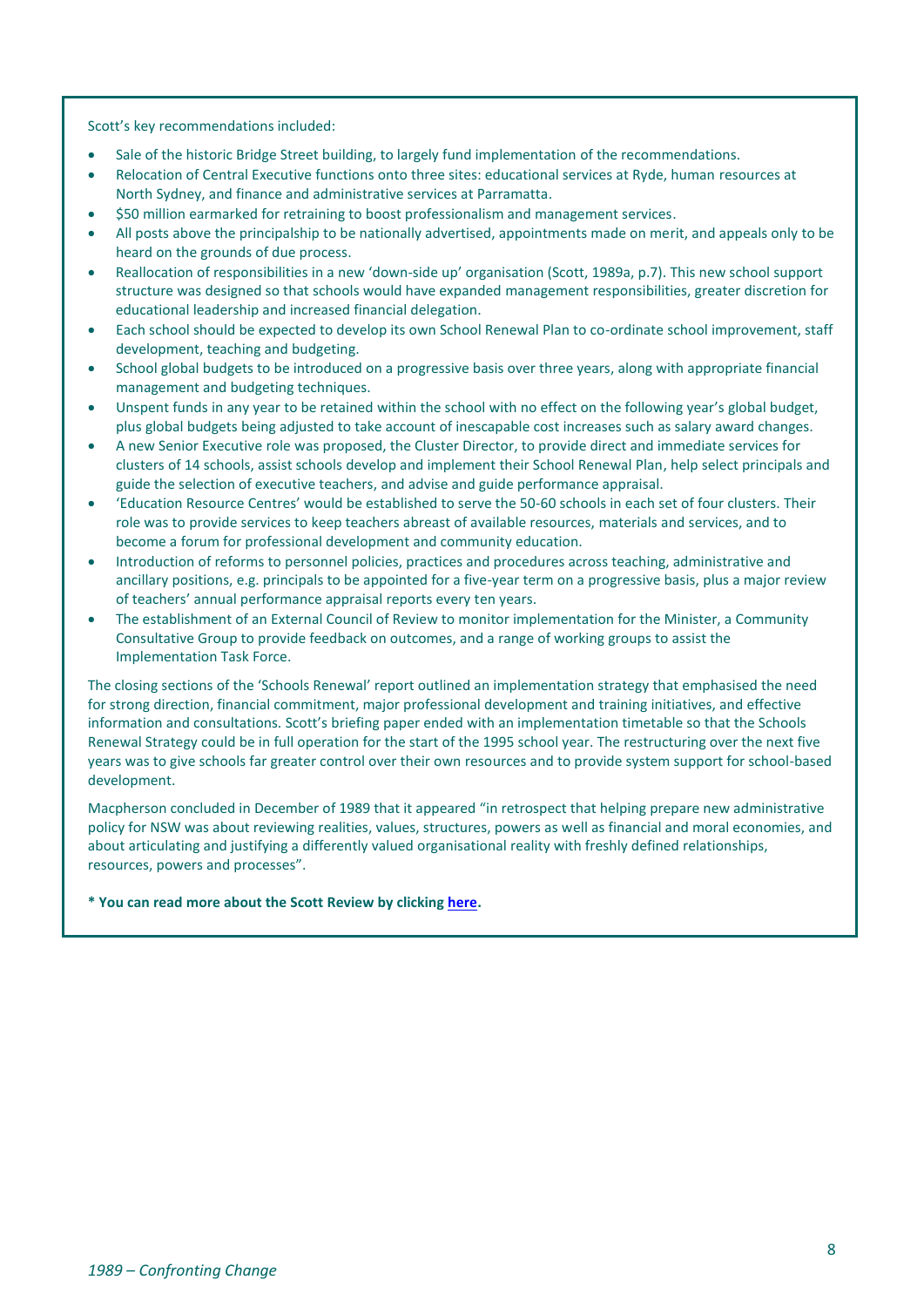#### **The Scott Review – Implications for principals**

"When I think of the renewal of the society, I think of education first. I think about the release of possibilities, the *release of talent and energies."* John Gardner (former U.S. Secretary of Health, Education and Welfare; former President, Carnegie Foundation for the Advancement of Teaching)

Dr Metherell's reforms to the NSW Education System that commenced in 1988 included a complete management review of the Department of Education by Dr Brian Scott, aimed at bringing about major changes in organisational and managerial policies and practices within the Department of Education and its schools.

Following the release of Scott's 'Briefing Paper' in June 1989, a Council survey of NSW Principals received 141 responses.

Following were the areas identified to be of greatest interest to Principals:

- 1. What professional aspects of the proposed changes do you welcome?
	- a. Increased autonomy in schools (75%).
	- b. Removal of distant decision making.
- 2. What professional aspects of the proposed changes worry you?
	- a. Global budgets (50%).
	- b. Impact on classroom teachers of the loss of transfer rights (60%).
	- c. Possible inequalities in the distribution of resources amongst schools (high).
- 3. What industrial aspects of the report are most significant to you?
	- a. Salary (75%).
		- b. Tenure.
		- c. Transfer rights.
		- d. Consultation on proposed changes.
		- e. Increased workload (92%).
- 4. In general, how important to you is quality industrial representation?
	- a. High (80%).
- 5. With the proposed changes in the role and working conditions of Principals, how important is our industrial representation?
	- a. Far more important (85%).
- 6. What quality of industrial representation does the Teachers Federation provide Principals?
	- a. Poor or dreadful (88%).
- 7. Should Council meet with the Federation to make clear concerns held by Principals and to seek a statement of intent regarding its commitment to represent the position of Principals in matters such as salaries and disputes? a. 95% agreed.
- 8. If the Teachers Federation response were considered unsatisfactory would you look elsewhere for industrial representation?
	- a. 80% would consider looking elsewhere.
	- b. 20% were undecided or said they would not.

Scott's educational reform recommendations included reallocating 600 jobs, breaking up the Department's administration process, the sale of the Sydney headquarters and the introduction of a teacher transfer system based on merit, not seniority. The Liberal government later backed away from many of these reforms, but not before widespread antagonism on the part of parents with children at public schools, the NSW Teachers' Federation and sections of the ALP saw the biggest protest marches since the Vietnam war.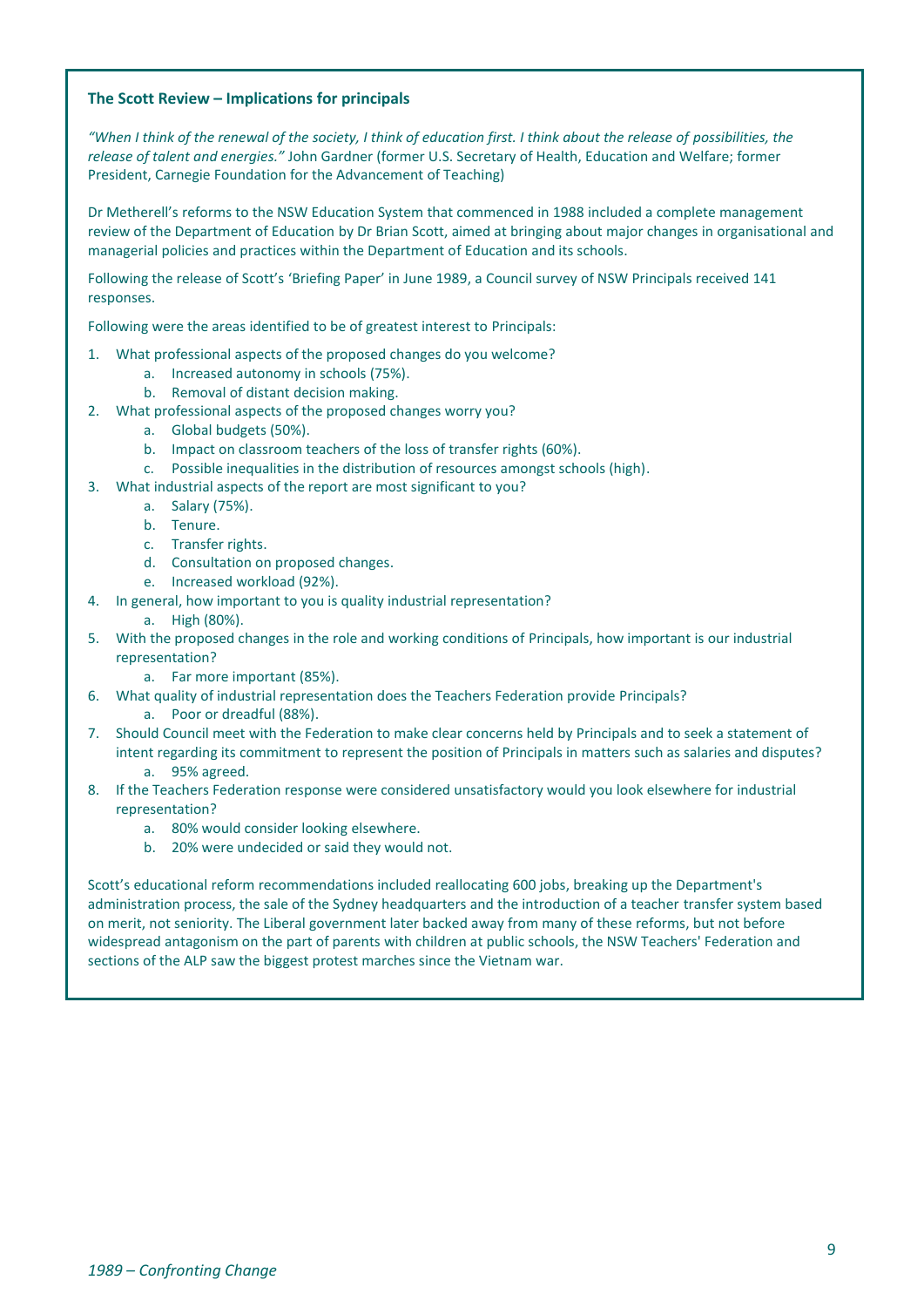# **The Carrick Report – 'Report of the Committee of Review of New South Wales Schools: Summary of Conclusions and Recommendations', September 1989 (Chair: Sir John Carrick)**

#### **The Committee's Terms of Reference were to**:

- 1. Undertake a comprehensive review of education in NSW schools. Study all aspects of the Education and Public Instruction Act 1987. Consider desirable additional or alternative legislation.
- 2. Examine ways of further improving the quality of education in NSW schools, bearing in mind the principle of equality of opportunity, the concept of education for the whole of life as well as for vocational preparation, and the aim of achieving the highest possible quality of education for all.
- 3. Seek public submissions and responses to proposals from interest groups and the community in general.
- 4. Make recommendations to the Minister for Education and Youth Affairs, including any proposals for legislative changes.

In addition, the Committee was asked to prepare and submit a complete draft of a new, comprehensive Education Act.

The level of comprehensive consultation by the Committee was unprecedented in NSW with 850 submissions and 320 responses to the discussion paper received. This was the most wide-ranging review of school education as seen in the table of contents presented below!

THE PARENTAL ROLE IN EDUCATION AND THE IMPORTANCE OF EARLY **CHILDHOOD** 

FREEDOM OF CHOICE

- THE PROVISION OF SCHOOLING • Registration and Accreditation of Schools
- Minimum Curriculum Requirements for Registration Purposes
- Home schooling
- Conscientious Objection
- Discipline in Government Schools
- Rural Schooling
- Distance Education
- School Closures
- Class Sizes
- Interschool Movements: Children of Mobile Families Parent
- Parent Participation in Schools

STRUCTURES FOR SCHOOLING THE BOARD OF STUDIES

**CURRICULUM** 

- General Curriculum
- Religious Education

• Values Education CERTIFICATES OF EDUCATION **RETENTION** THE SCHOOL AND THE TEACHER EQUITY IN EDUCATION

- Disadvantaged Students
- **Special Education**
- Aboriginal Students
- Multicultural Education
- Gifted and Talented Students
- Towards a Non-Sexist Education
- Technology and Education
- EVALUATION AND ASSESSMENT IN EDUCATION
- **Fyaluation**
- Student Evaluation
- Standardised Tests
- Teacher Assessment in Government Schools
- Teaching Positions and Promotions
- Evaluation of Schools
- **State-Wide Programs Evaluation**

ADMINISTRATIVE STRUCTURE

- Office of Education and Youth Affairs
- Department of Education
- Decentralisation of Government School Administration
- The Annual Report

The Carrick Report provided an overview of existing school education and a blueprint for the future. While it contained many recommendations on all aspects of education, among these were:

- Replacement of the Board of Secondary Education with a new Board of Studies.
- Establishment of six Key Learning Areas for the compulsory years: English; Mathematics; Science and Technology; Human Society and its Environment; Personal Development, Health and Fitness; and Creative and Practical Arts.
- Establishment of a core curriculum based on 'essential learning experiences'.
- Introduction of a new Education Act to replace the existing Act, and the replacement of the Ministry of Education and Youth Affairs with a new 'Office of Education and Youth Affairs'.

The key directions and recommendations of the Carrick Report were subsequently reflected in the Education Reform Act (1990). This Act amended the law relating to the education of school children and repealed the Education and Public Instruction Act 1987. [Assented to 1 June 1990]

#### **\* You can read more about the Carrick Report by clickin[g here.](http://web.education.unimelb.edu.au/curriculumpoliciesproject/Reports/download/NSW-1995-CarrickReport1989.pdf#:~:text=Carrick%20Report%20%281989%29%20%E2%80%93%20NSW%20%E2%80%93%201995%20Page,%28both%20government%20and%20non-%20government%29%20should%20be%20registered.)**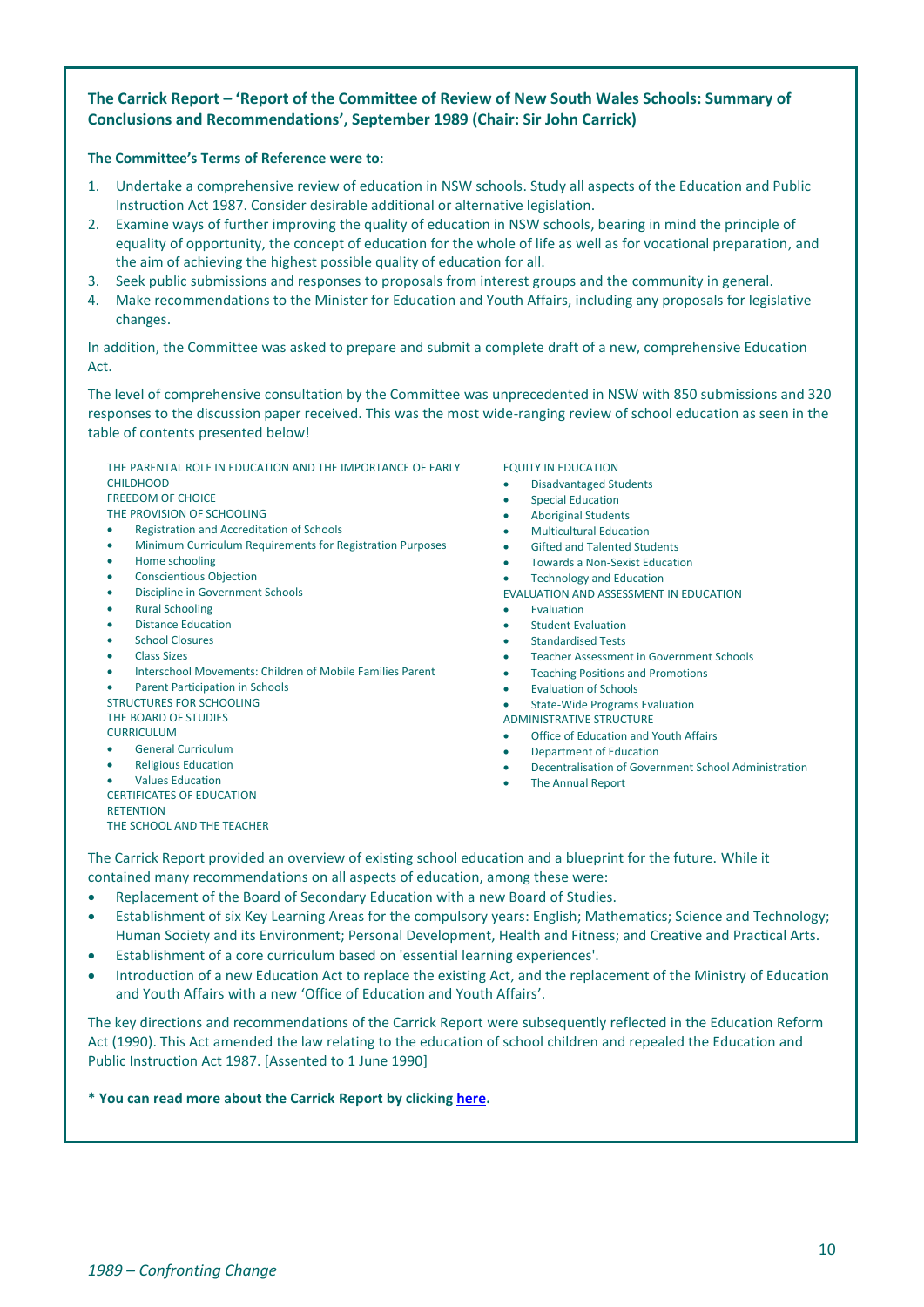## **NSW secondary principals' responses to the NSW Government's curriculum reform discussion paper**

In November 1988 the NSW Government released a discussion paper on proposed NSW curriculum reform containing 26 proposals for change. The following table summarises the NSW Council of High School Principals' analysis of the 127 responses received from principals in early March 1989 in relation to the 26 proposals presented in the discussion paper. These responses helped finalise the Council's final submission.

| 15 proposals received favourable responses from more than 60% of respondents |                                                                                                     |
|------------------------------------------------------------------------------|-----------------------------------------------------------------------------------------------------|
| $\mathbf{1}$                                                                 | The curriculum should be within eight Key Learning Areas (KLAs).                                    |
| $\overline{2}$                                                               | The Board should develop, examine and accredit courses in all areas of recognised need.             |
| 3                                                                            | The Board should continue the process begun in Contemporary English.                                |
| 4                                                                            | There should be a significant rationalisation of OAS courses.                                       |
| 5                                                                            | School courses have a place only where there is a particular need.                                  |
| 8                                                                            | There should be a 'Board Determined Australian Studies Course'.                                     |
| 9                                                                            | The Board should endorse DoE's 'Personal Development, Health and Fitness Couse'.                    |
| 10                                                                           | There should be a Board Determined 'Health Studies Course' for Years 11-12.                         |
| $12 \overline{ }$                                                            | No diminution in mandatory requirements for English, Mathematics and Science for the SC.            |
| 13                                                                           | Requirements for the SC should occupy about 'two thirds' of teaching time.                          |
| 14                                                                           | Students should study within seven of the eight Key Learning Areas.                                 |
| 16                                                                           | All students should study History and Geography.                                                    |
| 20                                                                           | It should be mandatory for government schools to offer a course in Personal Development.            |
| 22                                                                           | Students should study at least two units of English in both Years 11 and 12 and include study in at |
|                                                                              | least four Key Learning Areas.                                                                      |
| 24                                                                           | Students should be able to take two one-year courses for the HSC.                                   |
| Two proposals had less than 50% in favour                                    |                                                                                                     |
| 11                                                                           | There should be an increased focus on priority modern languages & specialist language high schools. |
| 26                                                                           | There should be clear guidelines on the number of elective subjects a government school may offer.  |
| The remaining proposals gained no clear preference either way                |                                                                                                     |

Based on the reactions to the survey, Council's response to the Ministry included the following:

- We support the concept of a Core Curriculum devised from Key Learning Areas.
- There is majority support for at least 2 units of English in both years 11 and 12, but a number are concerned that students may be disadvantaged by compulsory study in at least four learning areas, especially those with a strong bias towards the Humanities.
- There is strong support for a balance between centrally devised courses and those designed specifically to meet the needs of the wider range of students in the post compulsory years. Board approval and strengthened accreditation for the latter are considered appropriate. Not all courses need to be Board-determined. It is imperative that a balance be maintained between Board Determined and Board Approved Courses.
- Opinions are divided on the wisdom of twelve compulsory units in Years 11 and 12.
- There is strong support for the continuing rationalisation of Other Approved Studies (OAS) courses to maximise teacher involvement in the teaching-learning process.
- Principals need to have more information about 2 Unit Board Determined Joint Secondary School/TAFE Courses as these may prove extremely valuable.
- Curriculum requirements should be the same for all schools. Excessive regimentation of the curriculum in government schools will put them at a disadvantage in relation to non-government schools. Within the Key Learning Areas some subjects will need to be specified, e.g. Music, Art, Home Science, Industrial Arts, Computer Awareness, to ensure that students experience a balanced curriculum offering.

**In November 1989 the Government's final decisions on curriculum reform were published in the 'Excellence and Equity: NSW Curriculum Reform' White Paper.** 

**\* You can read more about the 'Excellence and Equity' White Paper by clicking [here.](http://web.education.unimelb.edu.au/curriculumpoliciesproject/Reports/download/NSW-1995-ExcellenceandEquity1989.pdf)**